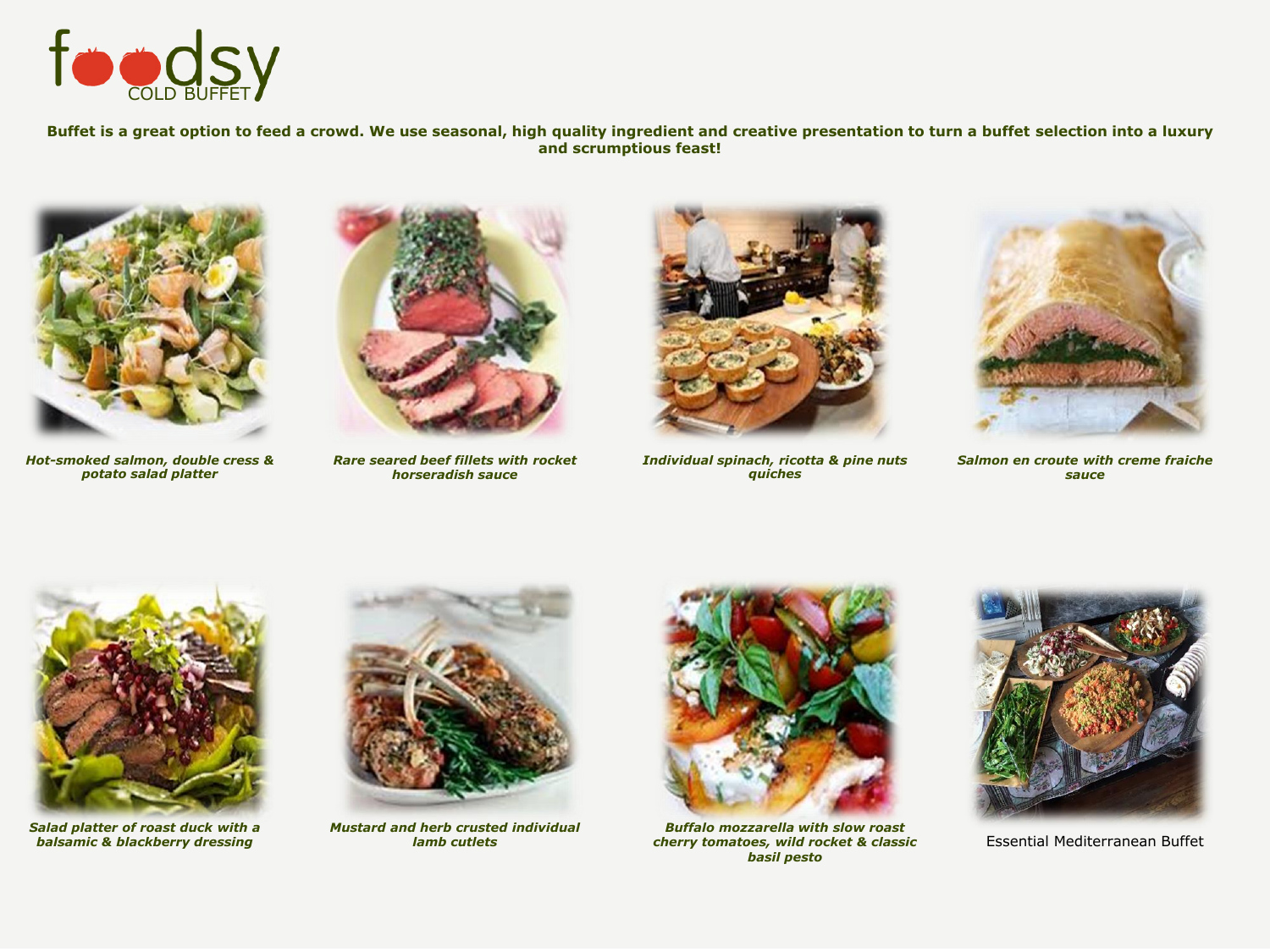

Essential @ £20pp / Special @ £25pp / Add Pudding @ £3pp

Prices include VAT and disposable platters if required. Delivery & set-up is £30 in and around London.

Get in touch if you need plates and cutlery hire or waiting staff to help.

|           | <b>Asian</b>                                                                                                                           | <b>Mediterranean</b>                                                                                        | <b>Italian</b>                                                                                                    |
|-----------|----------------------------------------------------------------------------------------------------------------------------------------|-------------------------------------------------------------------------------------------------------------|-------------------------------------------------------------------------------------------------------------------|
| ESSENTIAL | Thai grilled beef salad with grapes & rice noodles<br>or Teriyaki chicken with shitake mushrooms<br>marinated in honey, ginger and soy | Roast chicken with couscous & pine nut stuffing                                                             | Grilled chicken wrapped in Parma ham with<br>parmesan crust                                                       |
|           | Thai Style Poached Salmon with red chilli<br>dressing or Bang bang peanut, prawn,<br>noodle salad                                      | Zesty grilled seafood salad with fennel, herbs &<br>lime                                                    | Grilled mackerel & pancetta with saffron<br>vinaigrette                                                           |
|           | Brown rice with torn red chard, broccoli florets<br>and bean sprouts with toasted black sesame<br>seeds                                | Salad of green beans, sugar snap peas with an<br>orange & hazelnut dressing                                 | Pasta salad with soya beans, grilled courgette,<br>mozzarella pearls & fresh pesto dressing                       |
|           | Roasted butternut squash with miso, cashews,<br>spring onion, chilli, pickled ginger & sesame<br>seeds                                 | Roasted red pepper, grilled haloumi and basil<br>salad with black olives, red onion and a caper<br>dressing | Buffalo mozzarella with slow roast cherry<br>tomatoes, wild rocket & classic basil pesto                          |
|           | Asian pickled cucumber salad                                                                                                           | Roasted carrot, mung bean, tomato & guinoa                                                                  | Avocado and smoky bacon Caesar salad                                                                              |
|           | Rice crackers                                                                                                                          | Flat breads                                                                                                 | Focaccia                                                                                                          |
| SPECIAL   | Duck, watermelon & herb platter with roast<br>cashews                                                                                  | Greek 'Kleftico' lamb salad with grilled<br>courgettes & feta                                               | Grilled lemon prawns on a bed of rocket and<br>crusty garlic bread                                                |
|           | Miso and honey marinated roast aubergine                                                                                               | Burned aubergine salad with yellow peppers,<br>cherry tomatoes/cider vinegar dressing                       | Bocconcini, baby broad bean, artichoke, Pecorino<br>and roast tomato salad with a lemon and olive oil<br>dressing |
| PUDDING   | Lime Coconut cake                                                                                                                      | Orange semolina cake                                                                                        | Tiramisu pots                                                                                                     |
|           | Mango parfait with fresh fruit                                                                                                         | Chocolate & orange mousse                                                                                   | Peach and raspberry individual cakes                                                                              |
|           | Mango and coconut mousse                                                                                                               | Pomegranate & Yoghurt parfait                                                                               | Seasonal fruit and mascarpone truffle                                                                             |